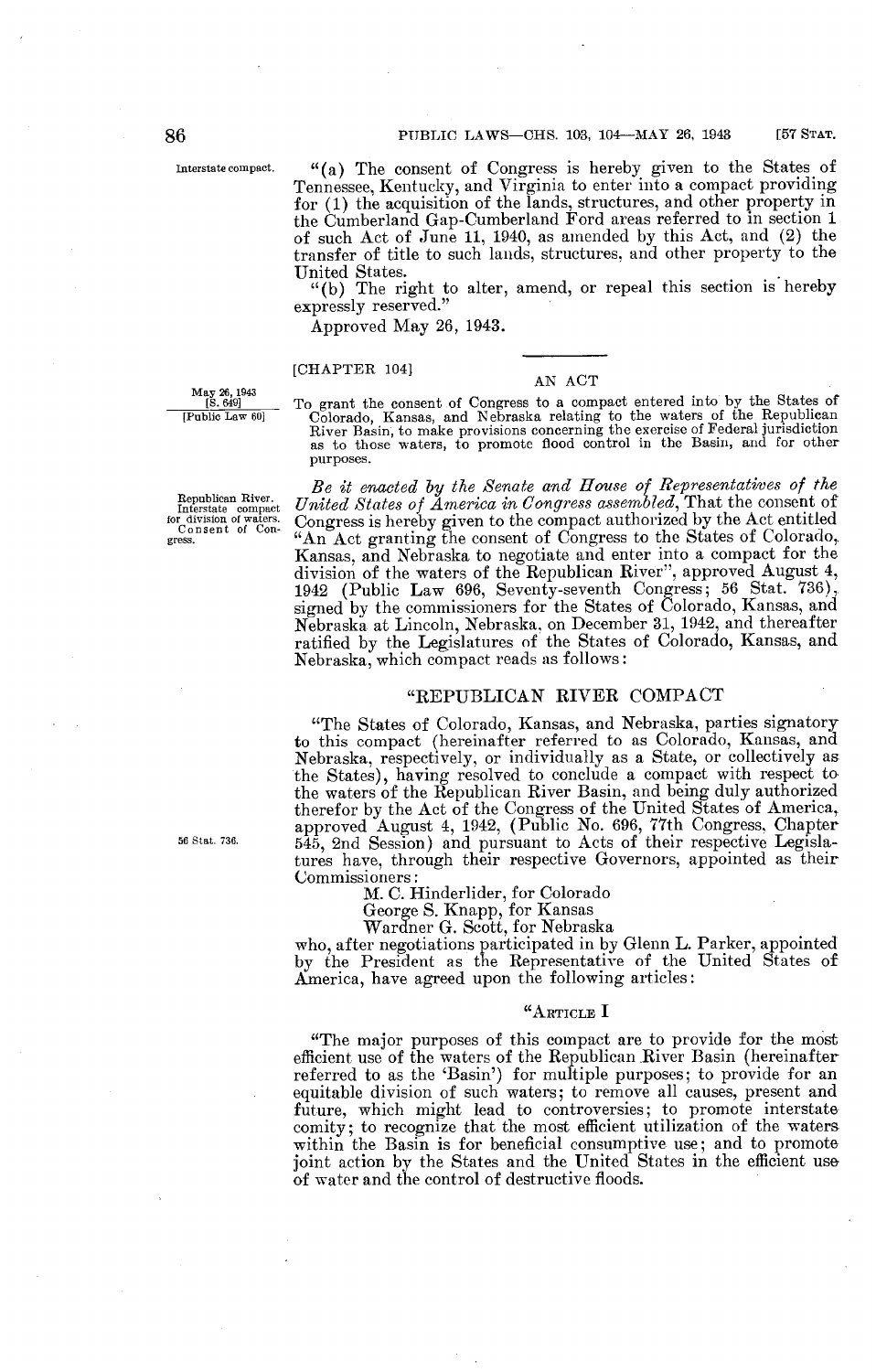"The physical and other conditions peculiar to the Basin constitute the basis for this compact, and none of the States hereby, nor the Congress of the United States by its consent, concedes that this compact establishes any general principle or precedent with respect to any other interstate stream.

### "ARTICLE II

"The Basin is all the area in Colorado, Kansas, and Nebraska, which is naturally drained by the Republican River, and its tributaries, to its junction with the Smoky Hill River in Kansas . The main stem of the Republican River extends from the junction near Haigler, Nebraska, of its North Fork and the Arikaree River, to its junction with Smoky Hill River near Junction City, Kansas. Frenchman Creek (River) in Nebraska is a continuation of Frenchman Creek (River) in Colorado . Red Willow Creek in Colorado is not identical with the stream having the same name in Nebraska . A map of the Basin approved by the Commissioners is attached and made a part hereof.

"The term 'Acre-foot', as herein used, is the quantity of water required to cover an acre to the depth of one foot and is equivalent to forty-three thousand, five hundred sixty (43,560) cubic feet .

"The term 'Virgin Water Supply', as herein used, is defined to be the water supply within the Basin undepleted by the activities of man.

"The term 'Beneficial Consumptive Use' is herein defined to be that use by which the water supply of the Basin is consumed through the activities of man, and shall include water consumed by evaporation from any reservoir, canal, ditch, or irrigated area.

"Beneficial consumptive use is the basis and principle upon which the allocations of water hereinafter made are predicated.

# "ARTICLE III

"The specific allocations in acre-feet hereinafter made to each State are derived from the computed average annual virgin water supply originating in the following designated drainage basins, or parts thereof, in the amounts shown:

"North Fork of the Republican River drainage basin in Colorado,  $44,100$  acre-feet;

"Arikaree River drainage basin, 19,610 acre-feet ;

"Buffalo Creek drainage basin, 7,890 acre-feet ;

"Rock Creek drainage basin, 11,000 acre-feet;

"South Fork of the Republican River drainage basin, 57,200 acre-feet ;

"Frenchman Creek (River) drainage basin in Nebraska, 98,500 acre-feet ;

"Blackwood Creek drainage basin, 6,800 acre-feet

"Driftwood Creek drainage basin, 7,300 acre-feet ;

"Red Willow Creek drainage basin in Nebraska, 21,900 acre-feet; "Medicine Creek drainage basin, 50,800 acre-feet;

"Beaver Creek drainage basin, 16,500 acre-feet ;

"Sappa Creek drainage basin, 21,400 acre-feet ;

"Prairie Dog Creek drainage basin, 27,600 acre-feet ;

"The North Fork of the Republican River in Nebraska and the main stem of the Republican River between the junction of the North Fork and the Arikaree River and the lowest crossing of the river at the Nebraska-Kansas state line and the small tributaries thereof, 87,700 acre-feet.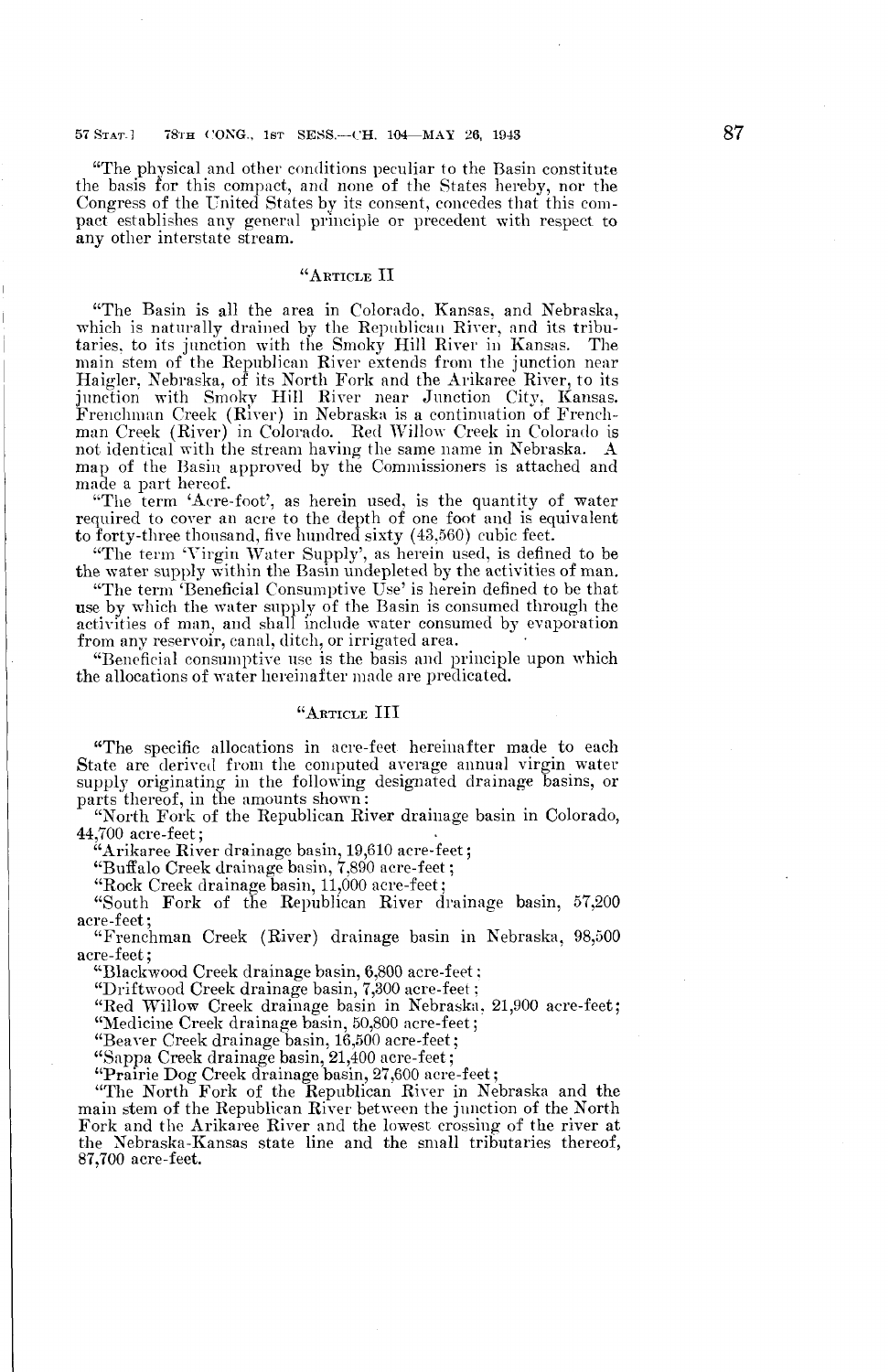[57 STAT.

"Should the future computed virgin water supply of any source vary more than ten (10) per cent from the virgin water supply as hereinabove set forth, the allocations hereinafter made from such source shall be increased or decreased in the relative proportion that the future computed virgin water supply of such source bears to the computed virgin water supply used herein.

# "ARTICLE IV

"There is hereby allocated for beneficial consumptive use in Colorado, annually, a total of fifty-four thousand, one hundred (54,100) acre-feet of water. This total is to be derived from the sources and This total is to be derived from the sources and in the amounts hereinafter specified and is subject to such quantities being physically available from those sources:

"North Fork of the Republican River drainage basin, 10,000 acrefeet ;

"Arikaree River drainage basin, 15,400 acre-feet ;

"South Fork of the Republican River drainage basin, 25,400 acrefeet ;

"Beaver Creek drainage basin, 3,300 acre-feet ; and

"In addition, for beneficial consumptive use in Colorado, annually, the entire water supply of the Frenchman Creek (River) drainage basin in Colorado and of the Red Willow Creek drainage basin in Colorado.

"There is hereby allocated for beneficial consumptive use in Kansas, annually, a total of one hundred ninety thousand, three hundred  $(190,300)$  acre-feet of water. This total is to be derived from the sources and in the amounts hereinafter specified and is subject to such quantities being physically available from those sources:

"Arikaree River drainage basin, 1,000 acre-feet ;

"South Fork of the Republican River drainage basin, 23,000 acrefeet ;

"Driftwood Creek drainage basin, 500 acre-feet ;

"Beaver Creek drainage basin, 6,400 acre-feet ;

"Sappa Creek drainage basin, 8,800 acre-feet ;

"Prairie Dog Creek drainage basin, 12,600 acre-feet;

"From the main stem of the Republican River upstream from the lowest crossing of the river at the Nebraska-Kansas state line and from water supplies of upstream basins otherwise unallocated herein, 138,000 acre-feet ; provided, that Kansas shall have the right to divert all or any portion thereof at or near Guide Rock, Nebraska ; and

"In addition there is hereby allocated for beneficial consumptive use in Kansas, annually, the entire water supply originating in the Basin downstream from the lowest crossing of the river at the Nebraska-Kansas state line.

"There is hereby allocated for beneficial consumptive use in Nebraska, annually, a total of two hundred thirty-four thousand, five hundred  $(234,500)$  acre-feet of water. This total is to be derived from the sources and in the amounts hereinafter specified and is subject to such quantities being physically available from those sources :

"North Fork of the Republican River drainage basin in Colorado, 11,000 acre-feet ;

"Frenchman Creek (River) drainage basin in Nebraska, 52,800 acrefeet ;

"Rock Creek drainage basin, 4,400 acre-feet ;

"Arikaree River drainage basin, 3,300 acre-feet ;

"Buffalo Creek drainage basin, 2,600 acre-feet ;

"South Fork of the Republican River drainage basin, 800 acre-feet ; "Driftwood Creek drainage basin, 1,200 acre-feet ;

"Red Willow Creek drainage basin in Nebraska, 4,200 acre-feet ;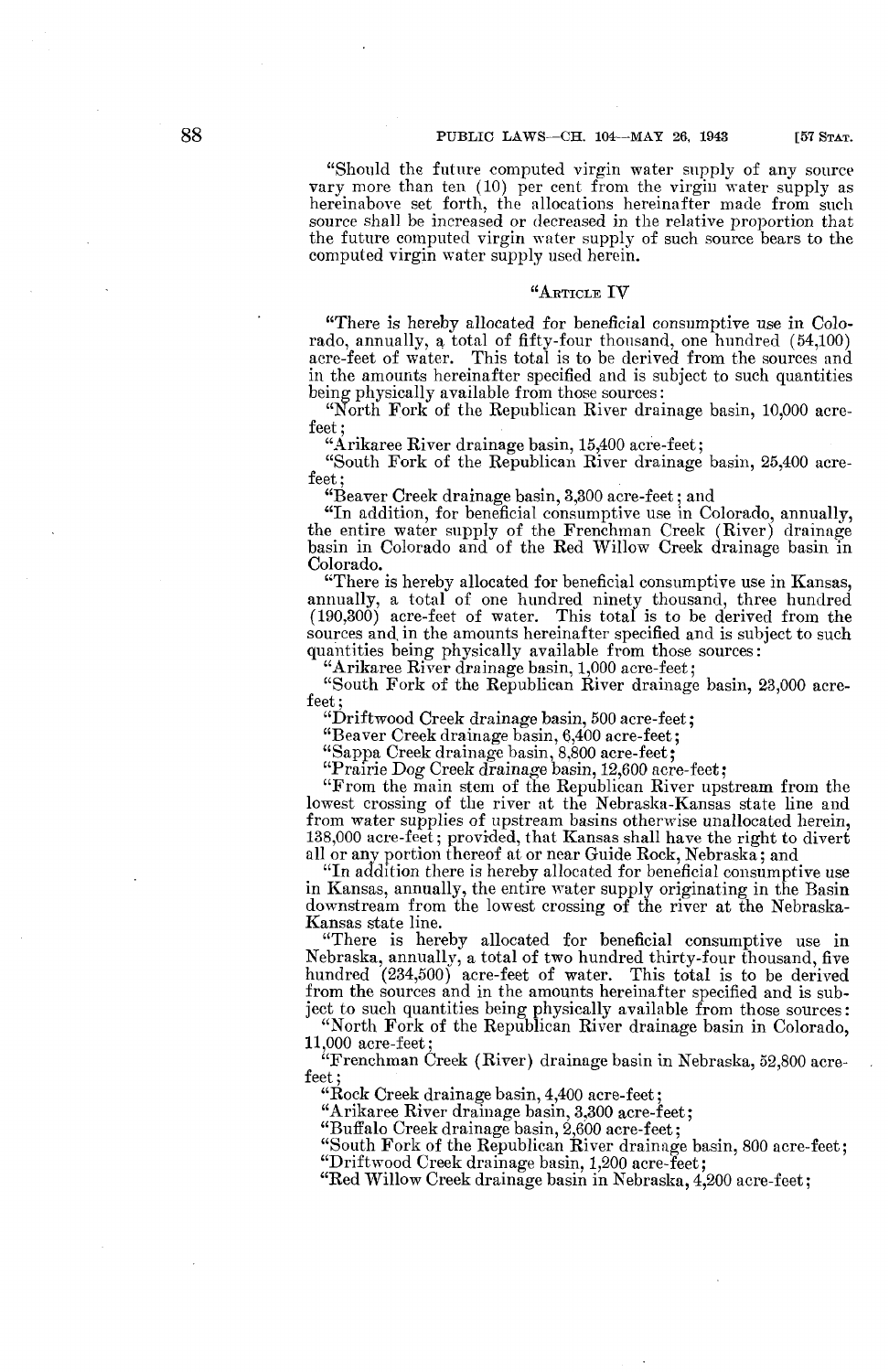"Medicine Creek drainage basin, 4,600 acre-feet ;

"Beaver Creek drainage basin, 6,700 acre-feet;

"Sappa Creek drainage basin, 8,800 acre-feet;

"Prairie Dog Creek drainage basin, 2 .100 acre-feet :

"From the North Fork of the Republican River in Nebraska, the main stem of the Republican River between the junction of the North Fork and Arikaree River and the lowest crossing of the river at the Nebraska-Kansas state line, from the small tributaries thereof, and from water supplies of upstream basins otherwise unallocated herein, 132,000 acre-feet .

"The use of the waters hereinabove allocated shall be subject to the laws of the State, for use in which the allocations are made.

### "ARTICLE V

"The judgment and all provisions thereof in the case of Adelbert A. Weiland, as State Engineer of Colorado, et al, v. The Pioneer Irrigation Company, decided June 5, 1922, and reported in 259 U.S. 498, affecting the Pioneer Irrigation ditch or canal, are hereby recognized as binding upon the States; and Colorado, through its duly authorized officials, shall have the perpetual and exclusive right to control and regulate diversions of water at all times by said canal in conformity with said judgment.

"The water heretofore adjudicated to said Pioneer Canal by the District Court of Colorado, in the amount of fifty (50) cubic' feet per second of time is included in and is a part of the total amounts of water hereinbefore allocated for beneficial consumptive use in Colorado and Nebraska.

# "ARTICLE VI

"The right of any person, entity, or lower State to construct, or participate in the future construction and use of any storage reservoir or diversion works in an upper State for the purpose of regulating water herein allocated for beneficial consumptive use in such lower State, shall never be denied by an upper State ; provided, that such right is subject to the rights of the upper State.

### "ARTICLE VII

"Any person, entity, or lower State shall have the right to acquire necessary property rights in an upper State by purchase, or through the exercise of the power of eminent domain, for the construction, operation and maintenance of storage reservoirs, and of appurtenant works, canals and conduits, required for the enjoyment of the privileges granted by Article VI ; provided, however, that the grantees of such rights shall pay to the political subdivisions of the State in which such works are located, each and every year during which such rights are enjoyed for such purposes, a sum of money equivalent to the average annual amount of taxes assessed against the lands and improvements during the ten years preceding the use of such lands, in reimbursement for the loss of taxes to said political subdivisions of the State.

# " ARTICLE VIII

"Should any facility be constructed in an upper State under the provisions of Article  $\tilde{V}I$ , such construction and the operation of such facility shall be subject to the laws of such upper State .

"Any repairs to or replacements of such facility shall also be made in accordance with the laws of such upper State.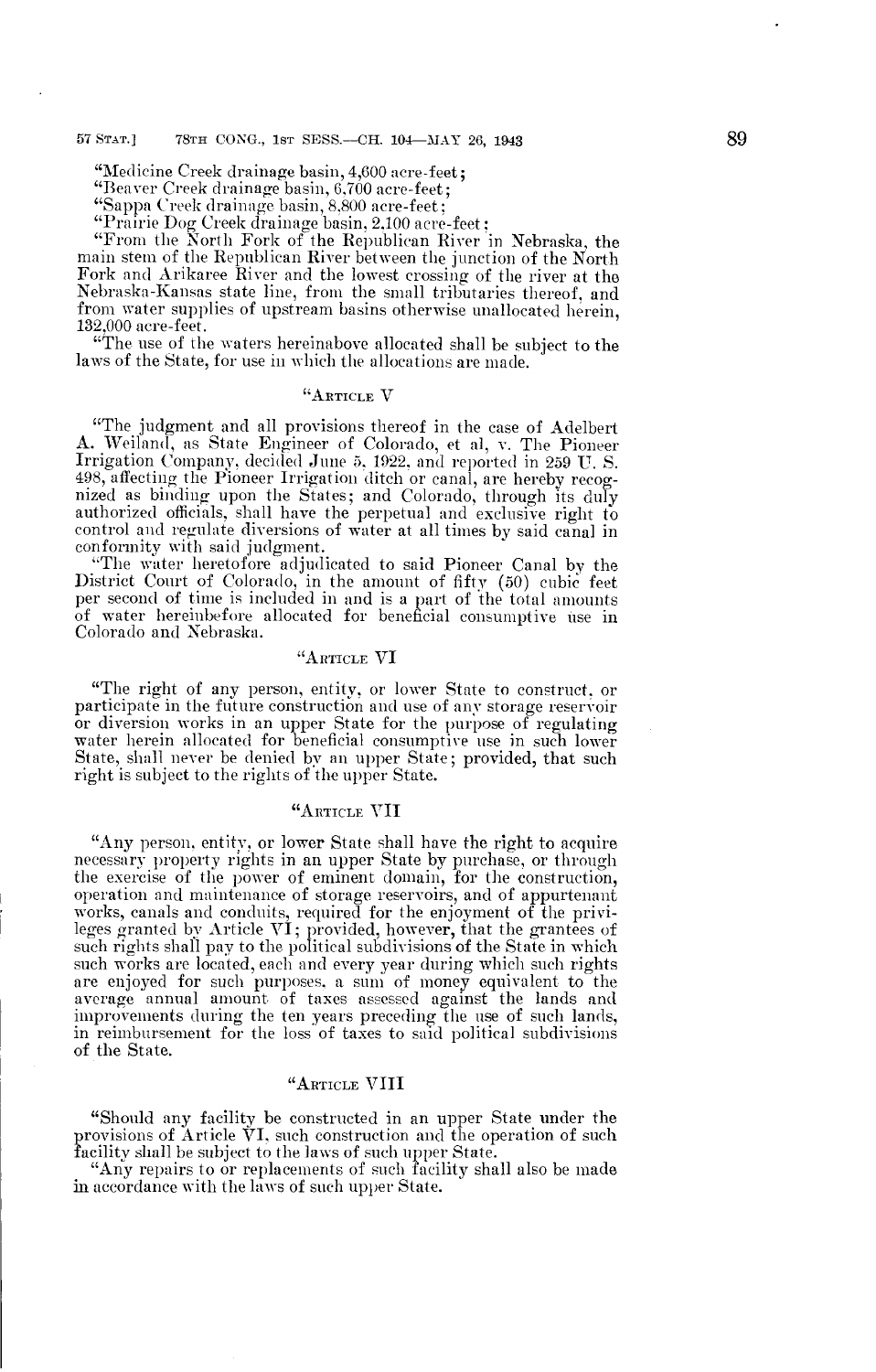# " ARTICLE IX

"It shall be the duty of the three States to administer this compact through the official in each State who is now or may hereafter be charged with the duty of administering the public water supplies, and to collect and correlate through such officials the data necessary for the proper administration of the provisions of this compact. Such officials may, by unanimous action, adopt rules and regulations consistent with the provisions of this compact .

"The United States Geological Survey, or whatever federal agency may succeed to the functions and duties of that agency, in so far as this compact is concerned, shall collaborate with the officials of the States charged with the administration of this compact in the execution of the duty of such officials in the collection, correlation, and publication of water facts necessary for the proper administration of this compact.

# "ARTICLE X

"Nothing in this compact shall be deemed

"(a) To impair or affect any rights, powers or jurisdiction of the United States, or those acting by or under its authority, in, over, and to the waters of the Basin; nor to impair or affect the capacity of the United States, or those acting by or under its authority, to acquire rights in and to the use of waters of the Basin ;

 $^{\alpha}$ (b) To subject any property of the United States, its agencies or instrumentalities, to taxation by any State, or subdivision thereof, nor to create an obligation on the part of the United States, its agencies or instrumentalities, by reason of the acquisition, construction, or operation of any property or works of whatsoever kind, to make any payments to any State or political subdivision thereof, state agency, municipality, or entity whatsoever in reimbursement for the loss of taxes ;

"(c) To subject any property of the United States, its agencies or instrumentalities, to the laws of any State to any extent other than the extent these laws would apply without regard to this compact.

# " ARTICLE XI'

"This compact shall become operative when ratified by the Legislature of each of the States, and when consented to by the Congress of the United States by legislation providing, among other things, that

"(a) Any beneficial consumptive uses by the United States, or those acting by or under its authority, within a State, of the waters allocated by this compact, shall be made within the allocations hereinabove made for use in that State and shall be taken into account in determining the extent of use within that State.

 $``(b)$  The United States, or those acting by or under its authority, in the exercise of rights or powers arising from whatever jurisdiction the United States has in, over, and to the waters of the Basin shall recognize, to the extent consistent with the best utilization of the waters for multiple purposes, that beneficial consumptive use of the waters within the Basin is of paramount importance to the development of the Basin; and no exercise of such power or right thereby that would interfere with the full beneficial consumptive use of the waters within the Basin shall be made except upon a determination, giving due consideration to the objectives of this compact and after consultation with all interested federal agencies and the state officials charged with the administration of this compact, that such exercise is in the interest of the best utilization of such waters for multiple purposes.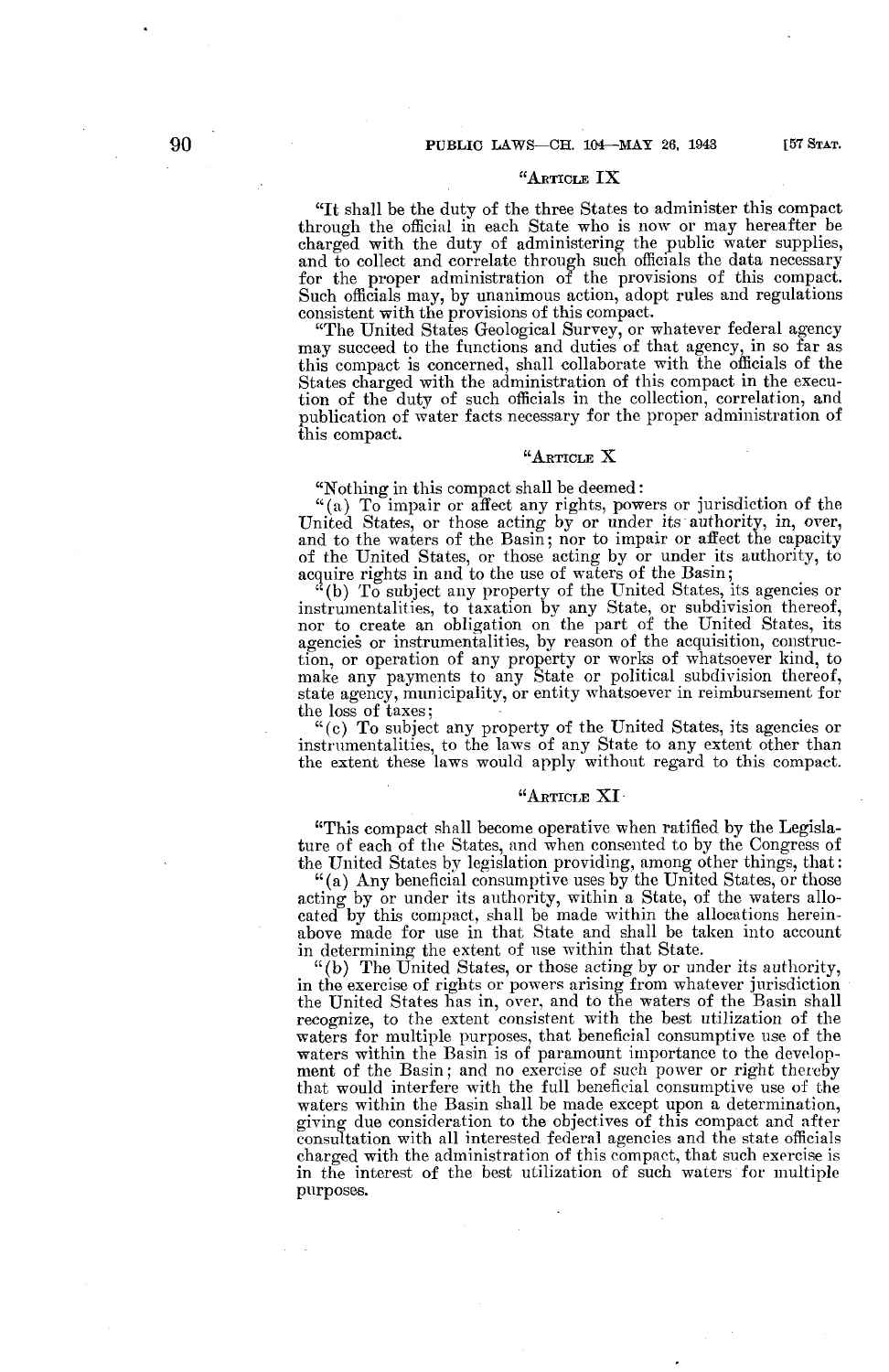"(c) The United States, or those acting by or under its authority, will recognize any established use, for domestic and irrigation purposes, of the waters allocated by this compact which may be impaired by the exercise of federal jurisdiction in, over, and to such waters; provided, that such use is being exercised beneficially, is valid under the laws of the appropriate State and in conformity with this compact at the time of the impairment thereof, and was validly initiated under state law prior to the initiation or authorization of the federal program or project which causes such impairment.

"IN WITNESS WHEREOF, the Commissioners have signed this compact in quadruplicate original, one of which shall be deposited in the archives of the Department of State of the United States of America and shall be deemed the authoritative original, and of which a duly certified copy shall be forwarded to the Governor of each of the States.

"Done in the City of Lincoln, in the State of Nebraska, on the 31st day of December, in the year of our Lord, one thousand nine hundred forty-two.

"M. C. HINDERLIDER "Commissioner for Colorado `GEORGE S. KN APP "Commissioner for Kansas "WARDNER G. SCOTT

"Commissioner for Nebraska

"I have participated in the negotiations leading to this proposed compact and propose to report to the Congress of the United States favorably thereon.

# " GLENN L. PARKER

"Representative of the United States" SEC. 2. (a) In order that the conditions stated in article XI of the compact hereby consented to shall be met and that the compact shall be and continue to be operative, the following provisions are enacted-

(1) any beneficial consumptive uses by the United States, or those acting by or under its authority, within a State, of the waters allocated by such compact, shall be made within the allocations made by such compact for use in that State and shall be taken into account in determining the extent of use within that State,

 $(2)$  the United States, or those acting by or under its authority, in the exercise of rights or powers arising from whatever jurisdiction the United States has in, over, and to the waters of the Basin shall recognize, to the extent consistent with the best utilization of the waters for multiple purposes, that beneficial consumptive use of the waters within the Basin is of paramount importance to the development of the Basin; and no exercise of such power or right thereby that would interfere with the full beneficial consumptive use of the waters within the Basin shall be made except upon a determination, giving due consideration to the objectives of such compact and after consultation with all interested Federal agencies and the State officials charged with the administration of such compact, that such exercise is in the interest of the best utilization of such waters for multiple purposes.

(3) the United States, or those acting by or under its authority, will recognize any established use, for domestic and irrigation purposes, of the waters allocated by such compact which may be impaired by the exercise of Federal jurisdiction in, over, and to such waters: Provided, That such use is being exercised beneficially, is valid under the laws of the appropriate State and in conformity with such compact at the time of the impairment

Enactment of cer-tain provisions of compact .